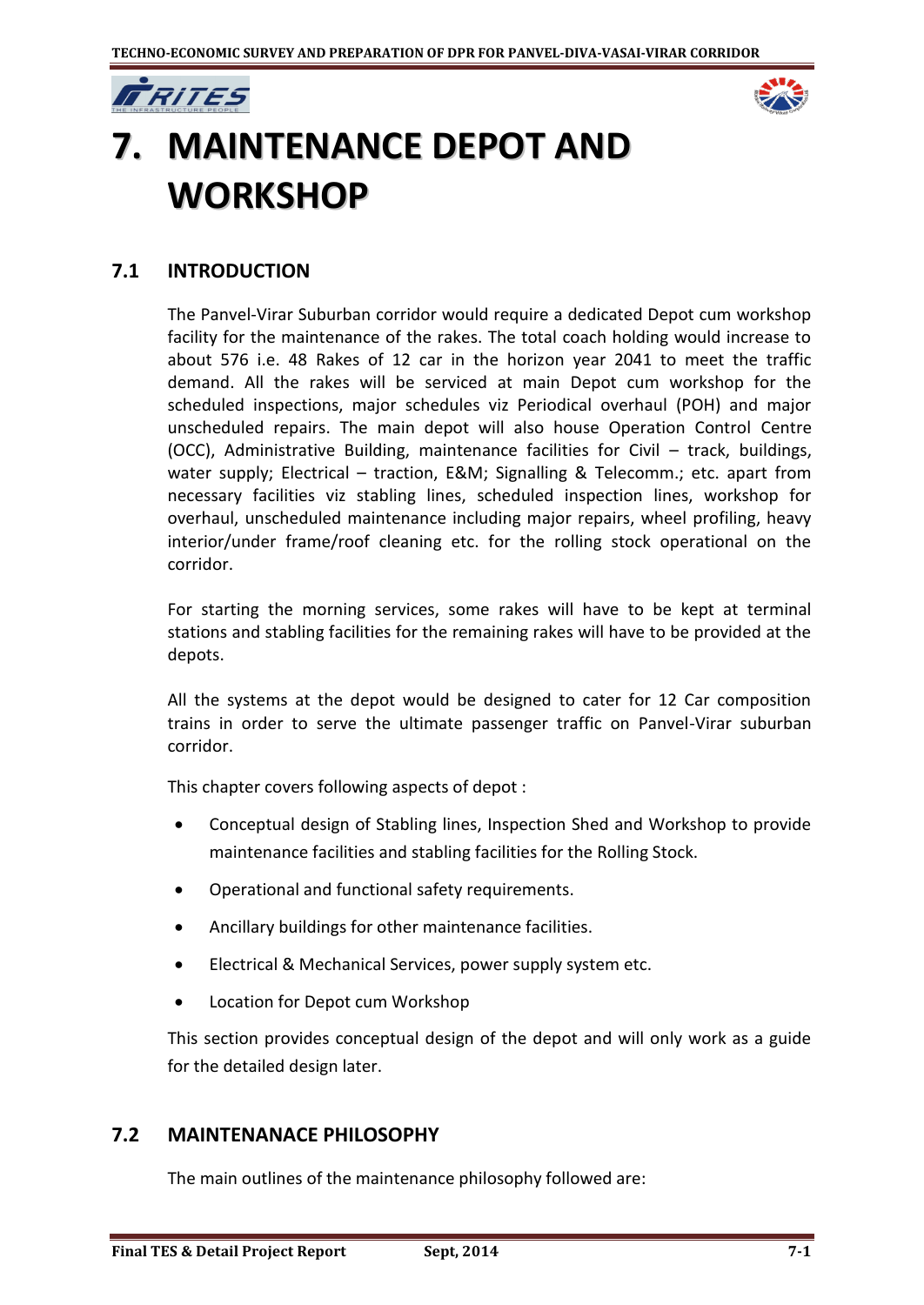



- $\triangleright$  Monitoring of the performance of equipment by condition monitoring of key parameters. The concept is to progressively evolve the need based maintenance regime, which can be suitably configured in the form of minor & major schedules.
- $\triangleright$  Unit replacement and to get essential repairs done by the OEMs, will be preferred. Since the cost is a constraint, certain activities of the workshop can be outsourced.
- $\triangleright$  Labour intensive procedures be kept to the minimum & emphasis laid on more automation with state of the art machinery to ensure quality with reliability.
- $\triangleright$  Multi skilling of the Maintenance staff to ensure quality and productivity in their performance.
- $\triangleright$  Energy conservation shall be given due attention

## **7.3 PLANNING OF THE MAINTENANCE FACILITIES SETUP**

The projected Rolling Stock requirements for the corridor are as follows:

| . <i>.</i>              |      |      |      |      |                 |
|-------------------------|------|------|------|------|-----------------|
| Year                    | 2021 | 2026 | 2031 | 2041 | <b>Designed</b> |
| Headway (minutes)       | 15   | 12   | 8    | 5    | 3               |
| No of Cars/Train        | 12   | 12   | 12   | 12   | 12              |
| Rakes Required          | 19   | 21   | 33   | 48   | 78              |
| <b>Coaches Required</b> | 228  | 252  | 396  | 576  | 936             |

**Table 7.1**

The operation plan envisages 12-car rakes operation at 15 minutes headway in the inception year 2021, requiring total 228 coaches (19 Rakes of 12 car each). The services increase to 5 minutes headway in the horizon year 2041, requiring total 576 coaches (48 Rakes of 12 car each) as the traffic demand grows.

## **7.4 ROLLING STOCK MAINTENANCE NEEDS**

The servicing requirement is to be determined from the Rolling Stock manufacturer. Depending upon manufacturer's requirements, servicing facilities may be provided to include the ability to carry out the inspection, maintenance, overhaul and repair of the rolling stock fleet, including the following components:

- $\triangleright$  Body;
- $\triangleright$  Bogies;
- Wheels;
- $\triangleright$  Traction motors;
- $\triangleright$  Electrical components;
- Electronics; PA/ PIS
- > Mechanical components;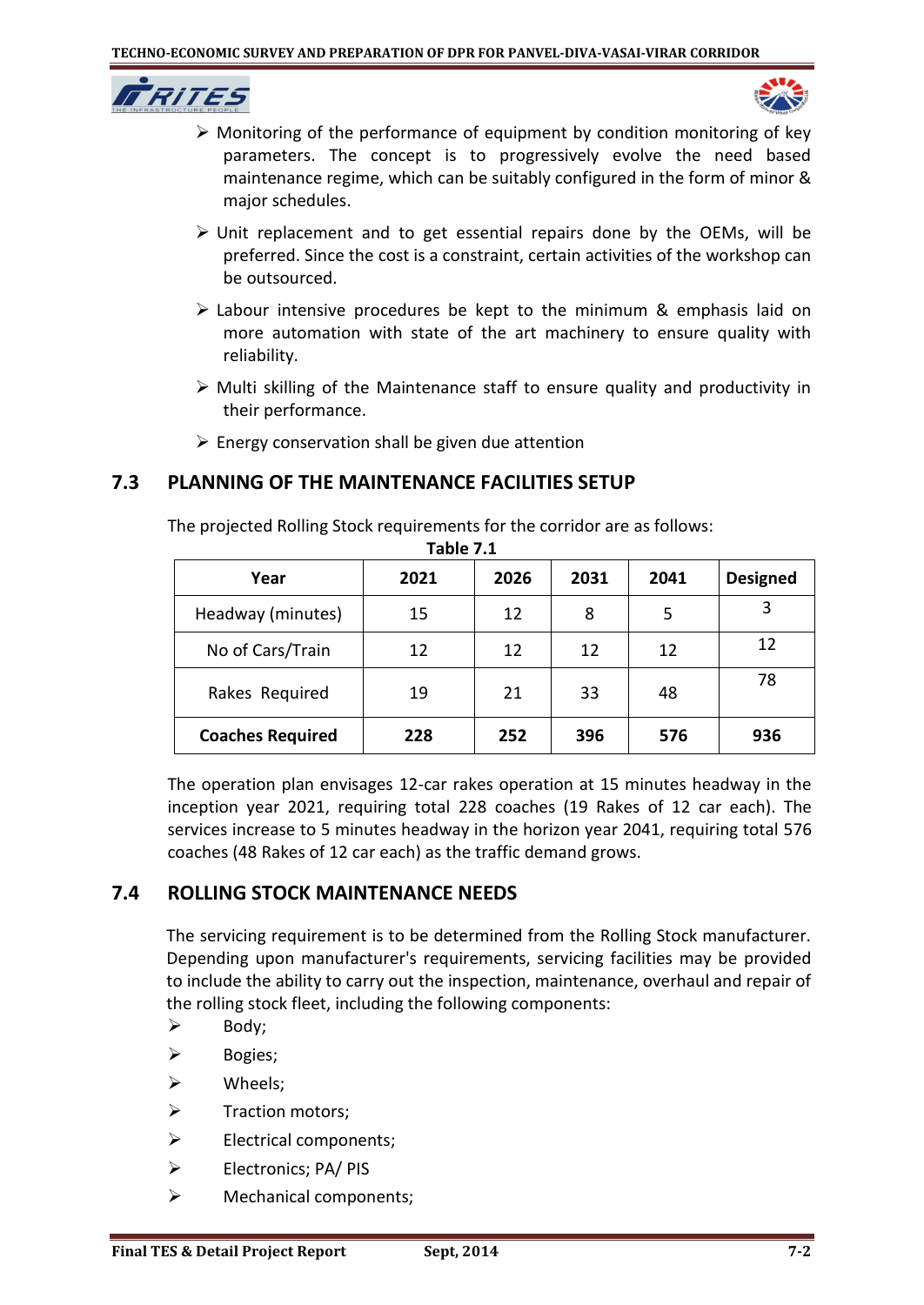

- > Batteries;
- $\triangleright$  Rolling stock air conditioning;
- $\triangleright$  Brake modules;
- $\triangleright$  Vehicle doors, windows and internal fittings.

The modern, fully equipped facilities are proposed to be provided to meet these requirements efficiently and in full. In meeting these requirements, it is envisaged that the average daily distance travelled by each rolling stock unit is approximately **650 km**.

The following maintenance schedule recommended by RDSO in Para (k) of SMI no. RDSO/PE/SMI/EMU/0037-2007(rev.0) dated April-2007, has been followed for conceptual design -

| <b>Schedule</b>    | <b>Periodicity</b> |                        |  |
|--------------------|--------------------|------------------------|--|
|                    | As per SMI         | With 10 days frequency |  |
| Trip Schedule (TI) | 10 days            | 10 days                |  |
| IA Inspection      | 45 days            | 40-50 days             |  |
| IC Inspection      | 180 days           | 180-190 days           |  |
| <b>POH</b>         | 18 months          | 18 months (540 days)   |  |

#### **Table 7.2: Periodicity of Maintenance Schedules for Rakes**

## **7.5 WASHING NEEDS OF ROLLING STOCK**

To maintain high degree of cleanliness, following schedules **(Table 7.2)** are proposed for cleaning of rakes.

| S.<br>No | <b>Kind of Inspection</b>                                                                                                                                             | Maint.<br>Cycle | <b>Time</b> | <b>Maintenance Place</b>                                                        |  |  |  |
|----------|-----------------------------------------------------------------------------------------------------------------------------------------------------------------------|-----------------|-------------|---------------------------------------------------------------------------------|--|--|--|
|          |                                                                                                                                                                       |                 |             |                                                                                 |  |  |  |
| 1.       | Outside Cleaning (wet washing<br>on automatic washing plant)                                                                                                          | 3 Days          | 10 mins     | Automatic<br>washing<br>plant of Depot Single<br>Pass                           |  |  |  |
| 2.       | Outside heavy Cleaning<br>(wet<br>washing on automatic washing<br>plant and Front Face, Vestibule/<br>Buffer area, Floor, walls inside/<br>outside and roof Manually) | 30<br>days      | 3 Hrs       | washing<br>Automatic<br>Plant & heavy cleaning<br>on nominated stabling<br>line |  |  |  |

**Table 7.3: Schedule of Cleaning**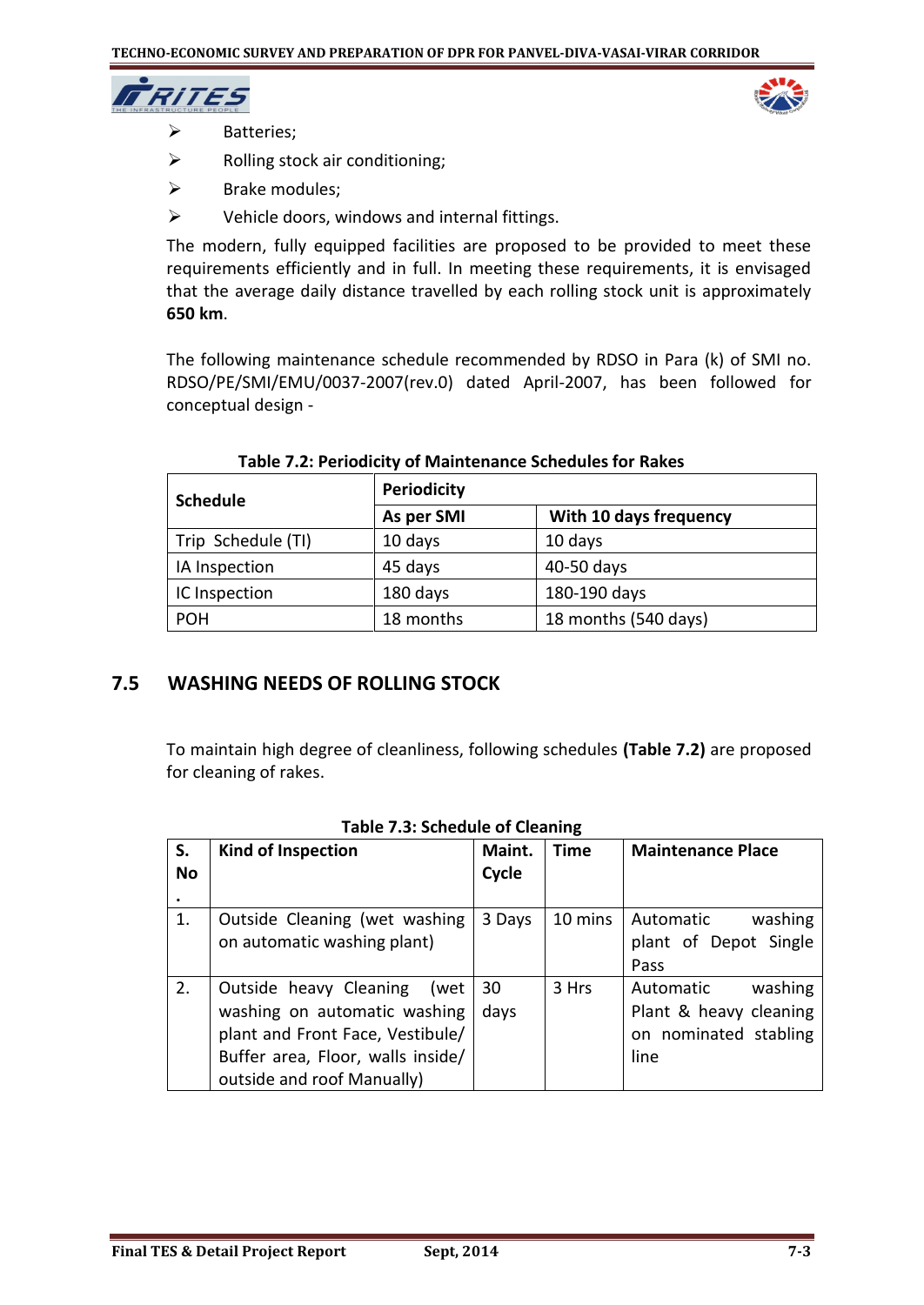MRITES



## **7.6 DEPOT CUM WORKSHOP**

The layout plans of proposed Main Depot cum Workshop will be evolved for maintenance & POH of 78 Rakes of 12 car length. The concept plan will include following operational features.

## **7.7 OPERATION FEATURES**

The rake induction and withdrawal from depot to the open line will have to be so planned that the headway of open line is not affected. For the purpose, facilities for simultaneous receipt and dispatch of trains from depot to open line should be created. The stabling area should be interlocked with the open line so that the induction of train from the stabling can be done without loss of time. The rake washing can be done at automatic coach washing plant provided at the entry of depot i.e before rake is placed on stabling lines.

The other movements in the depot, viz from the stabling to the inspection shed or workshop and vice versa may be non-interlocked. An ART line and 2 emergency rerailing lines will be provided from which emergency rescue vehicles can be dispatched to open line in the event of any emergency. To cater to the peak requirements, all trains except trains under maintenance would be in the service. However during the off-peak hour in daytime, approximately half of the trains will be withdrawn from the service. There would be pathways between the stabling lines, which are necessary for the "Safe to Run" examination and to facilitate the workers to move trolleys for the sweeping work. The scheduled inspections are envisaged to carry out during the day off-peak hours and night.

The stabling and the yard layout would be at grade level for least power requirements in shunting movements and to avoid accidental rolling of Rolling Stock resulting into accidents and damages to the property.

## **7.8 INFRASTRUCTURE FACILITIES PLANNED AT DEPOT**

The schedule sequence for rakes with 10 days frequencies of inspection will be as given below: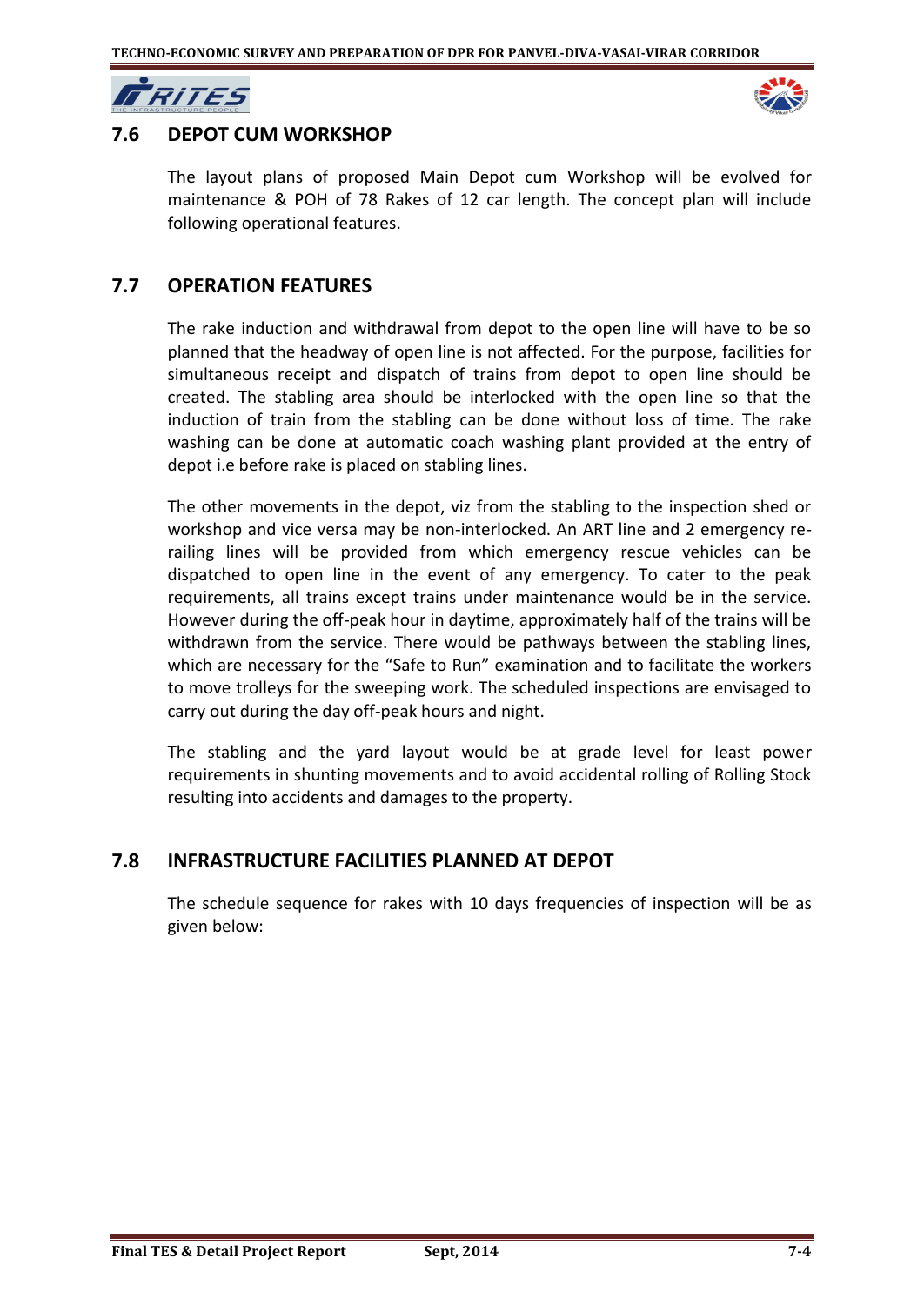



As per the above frequency of inspections, the visits of rakes to car sheds are as given in **Table 7.4** below:

**Table 7.4: Rake Visit periodicity for Depot**

| Rake visits to car shed/depot |                           |                         |  |  |
|-------------------------------|---------------------------|-------------------------|--|--|
| Schedule                      | Total visits in 18 months | Average visits per year |  |  |
|                               | 43*                       | 28.667                  |  |  |
| IΑ                            |                           |                         |  |  |
|                               |                           | 1.333                   |  |  |
| POH                           |                           | 0.667                   |  |  |

\*includes one additional inspection in car shed after POH in workshop

**Assumptions:** To assess the number of lines required to maintain the rakes, following assumptions are made:

For Washing of rakes, an automatic washing plant will be proposed. Hence no separate washing line is needed exclusively for washing. However, one line will be provided for heavy cleaning (Manual cleaning of Floor, walls inside/outside and roof).

In a day, two rakes are taken for Trip Inspection on a pit line.

In a day, one rake is taken for IA schedule on a pit line.

Pit line occupancy for IC schedule (Down time 16 hrs) is taken for two days.

Based on the number of holidays as given below, total number of working days is taken as 300 for calculating the requirement of lines.

No. of days of Public holidays in a year : 13

- No. of Sundays in a year **: 52**
- No. of available working days in a yea  $\hspace{1cm}$  : 365 65 = 300 days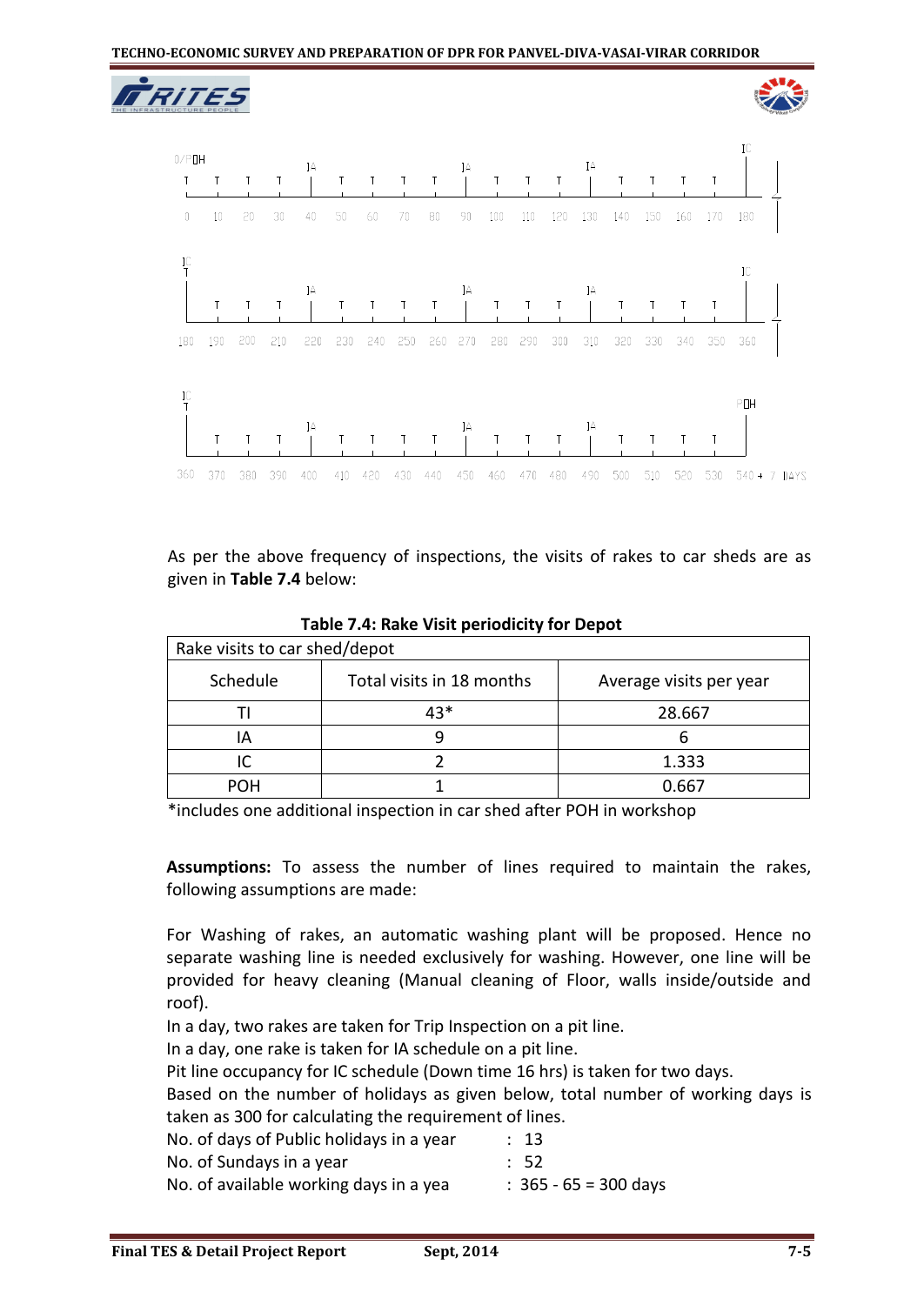



| Table 7.5: Total requirement of Maintenance Lines in Depot |  |
|------------------------------------------------------------|--|
|------------------------------------------------------------|--|

| <b>Schedule</b>                                                                                                                                                                                                                 | <b>Schedule</b><br>per rake<br>per Year | <b>Total Arising per</b><br>day for designed<br>holding of 78 of 12<br>car | <b>Rakes</b><br>attended<br>on a line /<br>day | <b>Number</b><br>of lines<br>needed | <b>Lines</b><br>required<br>(roundoff) |
|---------------------------------------------------------------------------------------------------------------------------------------------------------------------------------------------------------------------------------|-----------------------------------------|----------------------------------------------------------------------------|------------------------------------------------|-------------------------------------|----------------------------------------|
| Trip Insp.                                                                                                                                                                                                                      | 28.67                                   | 7.45                                                                       | $\overline{2}$                                 | 3.73                                | $\overline{4}$                         |
| IA                                                                                                                                                                                                                              | 6                                       | 1.56                                                                       | 1                                              | 1.56                                | 2                                      |
| IC                                                                                                                                                                                                                              | 1.33                                    | 0.35                                                                       | 0.5                                            | 0.69                                | 1                                      |
|                                                                                                                                                                                                                                 |                                         | Add for unscheduled shed attention & adjustment/shunting etc.              |                                                |                                     | $\overline{2}$                         |
| Total no of lines needed in Inspection shed                                                                                                                                                                                     |                                         |                                                                            |                                                |                                     | 9                                      |
|                                                                                                                                                                                                                                 |                                         | <b>Similarly lines needed for Workshop Activities</b>                      |                                                |                                     |                                        |
| <b>Total Arising per</b><br><b>Schedule</b><br><b>Number</b><br>Time taken<br>year for designed<br><b>Schedule</b><br>per rake<br>lines<br><b>of</b><br>in.<br>over<br>holding of 78 of 12<br>per Year<br>haul<br>needed<br>car |                                         |                                                                            |                                                |                                     | <b>Lines</b><br>required<br>(roundoff) |
| 52.03<br>24<br><b>POH</b><br>0.667<br>2.17                                                                                                                                                                                      |                                         |                                                                            |                                                |                                     | $\overline{2}$                         |
| Add for unscheduled major Repairs / Lifting & adjustment/shunting<br>etc.                                                                                                                                                       |                                         |                                                                            |                                                |                                     | $\overline{2}$                         |
| Total no of lines needed in Workshop                                                                                                                                                                                            |                                         |                                                                            |                                                | 4                                   |                                        |
| <b>Total Lines needed in Depot for Maintenance</b>                                                                                                                                                                              |                                         |                                                                            |                                                | 13                                  |                                        |

All lines in workshop to be provided with lifting facility

## **7.9 LINES FOR STABLING OF RAKES**

There will be a holding of 48 rakes of 12-Car in year 2041, and elaborate arrangement for stabling of these rakes will have to be done in depot cum work shop, terminal stations and at few places enroute the section.

The train operation plan envisages operation with 12-Car composition in the inception year itself in year 2021. Accordingly, all the infra structure facilities has been provided for 12-Car length and stabling lines are also provided for 12 car length and accommodate trains as detailed in Table 7.6 below:

| Year                                                                                                      | 2021 | 2031 | 2041 |
|-----------------------------------------------------------------------------------------------------------|------|------|------|
| Stabling lines at the terminal station for<br>morning & evening peak period services                      |      |      |      |
| En-route Stabling lines at convenient<br>location such as Bhivandi Road or/and<br>Taloje or/and Kalamboli |      | 9    | 20   |
| Rakes to be stabled in the Depot                                                                          | 15   | 20   | 24   |
| Total Stabling Lines of 12 car length                                                                     | 19   | 33   | 48   |

**Table 7.6**: **Stabling Line Provisions of 12-car length**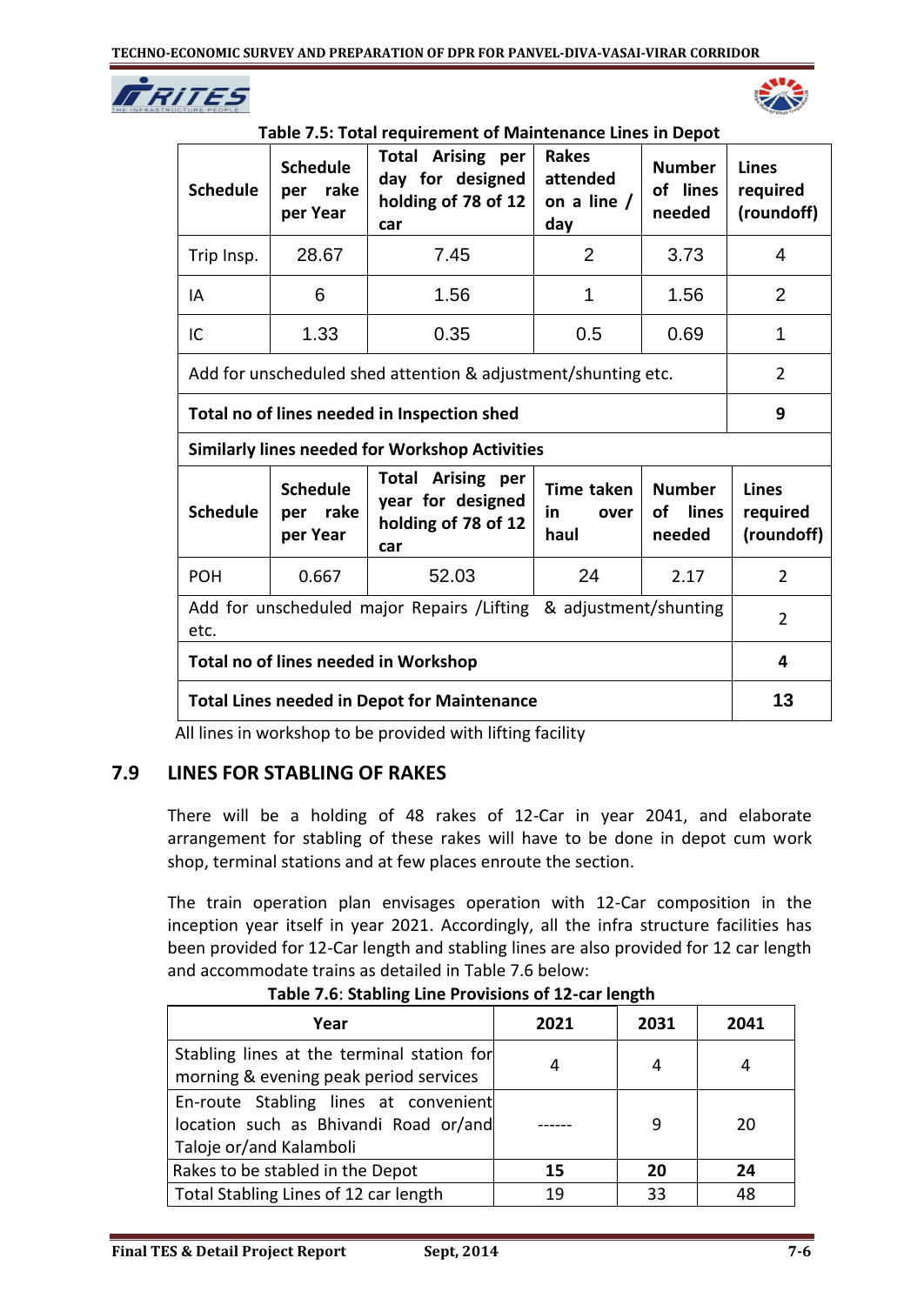



Twenty five (24) number of 12-car length-stabling lines, Five (5) number of inspection lines and Five (5) number of workshop lines will have to be provided in the main depot. For starting the morning services, it will be necessary to stable the rakes at the terminal station & suitable sidings enroute as indicated above.

#### **Design of Stabling Lines**

The length of 12 cars Rolling Stock is approx 252 m Stabling lines are designed for 278 m length or more to cater for provision of the friction buffer stops and the signaling/interlocking needs - assuming the speed of the Rolling Stock in the depot to be 15 kmph. The breakup is as follows:

252 m (length of 12 car Rolling Stock) + 15 m (length of the Buffer for 12 car Rolling Stock & signaling / interlocking needs) + 1m (clear distance between Rolling Stock & buffer) + 10 m (clearance between three 4 car trains running initially) = **278 m.**

Accordingly, stabling lines as well as inspection & workshop lines be designed for 280 m length. The track centre in stabling lines would be 4.9~5.3m and in inspection lines 6.25~8.5m. Thus, sufficient space shall be provided to construct pathway in stabling area and in inspection shed to provide easy access for internal train cleaning / attention to equipments in passenger area.

#### **7.10 POWER SUPPLIES**

An auxiliary substation of 2X3000 KVA capacities has been planned for catering to the power supply requirement of the main depot. Details of connected load, feeder may be worked out during detailed designing stage.

## **7.11 STANDBY POWER SUPPLY**

The standby power supply will be proposed through silent DG set of 3X320 KVA capacities to supply all essential loads without over loading.

## **7.12 WATER SUPPLY, SEWERAGE AND DRAINAGE WORKS**

In-house facilities should be developed for water supply for the entire depot cum workshop. Sewerage, storm water drainage may be given due care while designing the depot for efficient system functioning. Rainwater harvesting should be given due emphasis to charge the underground reserves.

## **7.13 ENGINEERING TRAIN UNIT WORKSHOP**

Since the workshop cum depot is designed optimally, it would not be wise to waste its capacity in maintaining the other than passenger Rolling Stock vehicles. Carrying these vehicles to the inspection shed affects the RS maintenance as shunting is also involved. Therefore other vehicles like diesel locomotive, tower wagons, wagon for material trains etc may be housed and given required inspection attention in a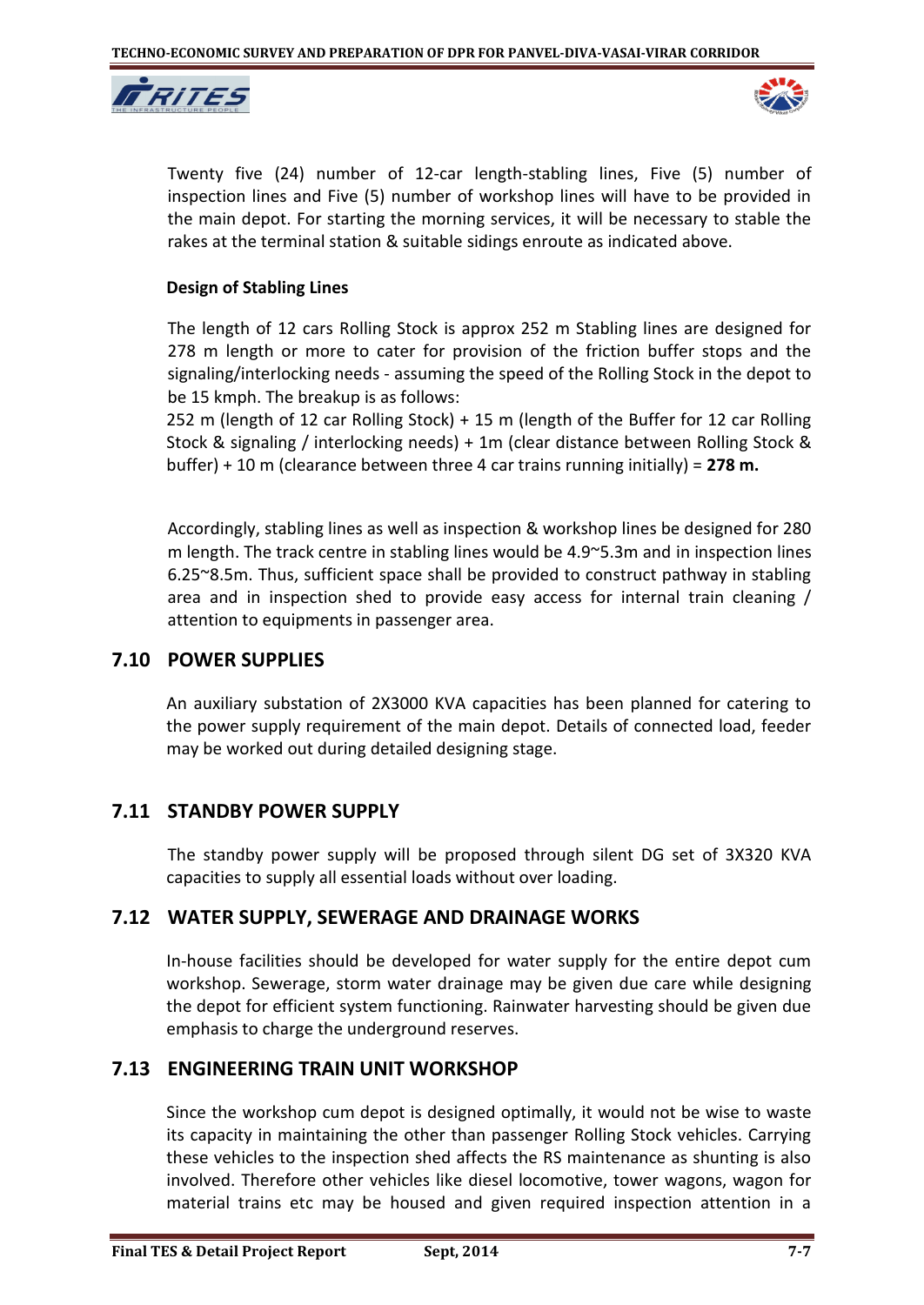



separate shed called ETU workshop, for which 2 lines shall be provided in the main depot. However for the heavy lifting needs, these vehicles may be taken to the area where such facilities are available.

## **7.14 PLANT AND MACHINERY**

Requirement of major plants and machinery, which are vital for operational needs, is given in **Annexure-I**.

## **7.15 DEPOT LOCATIONS**

The proposed Corridor would require a dedicated Depot cum Workshop (Main Depot) in the inception year 2021 itself. A plot of 34.8 hactare has been marked at Kalwar between Kalwar and Dunge station.

#### **Car Depot Site requirements**

The pre requisites of coach maintenance depot site are as under –

- i. A plot size of adequate area about 34 Ha for main depot
- ii. Proximity to alignment: Site must be located as close to the alignment as possible so that no time is wasted in placement/retrieval of rakes from depot. In addition, it will save expenditure in constructing link from corridor to depot,
- iii. Ease of movement there should not be any obstruction to movement of rakes in either direction so that defective rakes can be withdrawn from service & placed in depot for maintenance and healthy rakes can be retrieved from depot & pressed in service.
- iv. A store depot within car-depot premises is to be set up.

The conceptual layout plan of Depot with above infrastructure will be developed upon finalization of suitable location with adequate area for the depot.

Depending upon the type of rolling stock procured and recommendations of original equipment manufacturers of rolling stock and sub assemblies, exhaustive list of machinery and plants along with tool and tackles shall be prepared for procurement so as to develop healthy maintenance practices for reliable operation of the rolling stock. An indicative list of such items is given in **annexure I.**

For maintenance of OHE, PSI, signaling, Telecom, P-WAY, Works etc standard facilities as per practice in vogue shall be planned at the time of detailed project report. Special attention shall be however given for procurement of machinery and plants to introduce mechanized maintenance to reduce dependence on man power.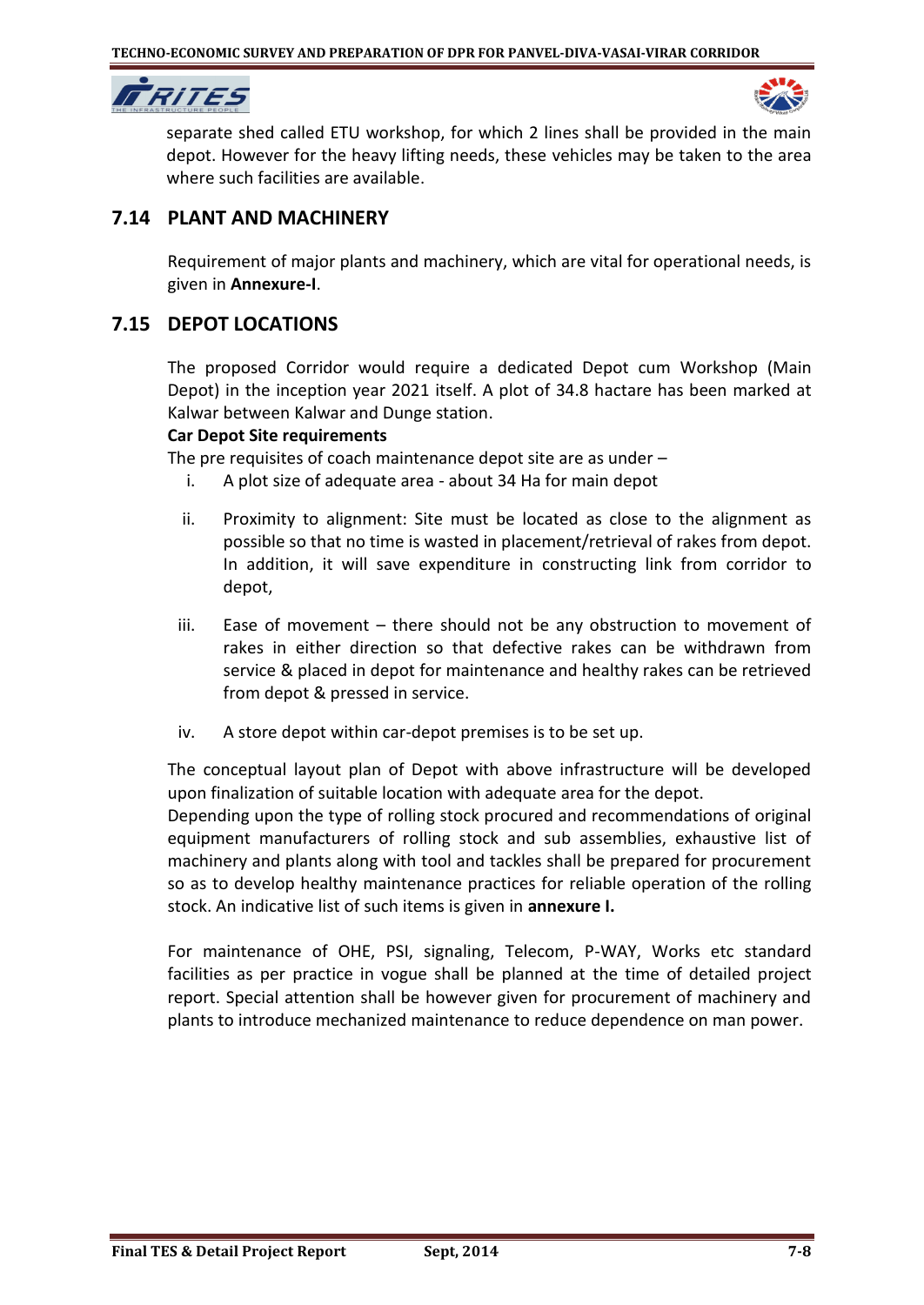



## **ANNEXURE-I**

## **LIST OF MAJOR PLANT & MACHINERY FOR DEPOT**

| SI no.         | <b>PLANT &amp; MACHINERY</b>                                   | Qty.           |
|----------------|----------------------------------------------------------------|----------------|
| А.             | <b>Material Handling</b>                                       |                |
| 1              | Travelling over head EOT cranes for workshop 35/10T            | $\overline{2}$ |
| $\overline{2}$ | Travelling over head EOT cranes for inspection bay 2.0T        | $\overline{2}$ |
| 3              | Travelling over head EOT cranes for ETU shed 5T                | 1              |
| 4              | Jib crane for workshop 3 T                                     | $\overline{2}$ |
| 5              | Synchronized pit jacks system for lifting (3 cars as one set)  | 1              |
| 6              | Car body stands for keeping car shells                         | 32             |
| 7              | Dummy bogies                                                   | 6              |
| 8              | Mobile lifting jacks-15T                                       | $\overline{2}$ |
| 9              | Mobile lifting jacks 10T                                       | 2              |
| 10             | Battery powered Electric locomotive                            | $\overline{2}$ |
| 11             | OHE Inspection car                                             | $\overline{2}$ |
| 12             | Road mobile Crane 5T cap                                       | $\mathbf{1}$   |
| 13             | Fork lift trucks 3T cap                                        | $\overline{2}$ |
| 14             | Pallet trucks                                                  | 4              |
| 15             | Pick up van                                                    | 1              |
| 16             | <b>TATA Truck</b>                                              | $\overline{2}$ |
| В.             | <b>Wheel shop</b>                                              |                |
| 17             | 500T Hydraulic wheel press                                     | 1              |
| 18             | Vertical boring m/c / Turret Lathe for wheel machining         | 1              |
| 19             | Multipurpose Wheel Lathe/CNC surface wheel lathe               | 1              |
| 20             | CNC Axle turning lathe/Axle journal turning & burnishing lathe | 1              |
| 21             | Axle UST inspection machine                                    | $\overline{2}$ |
| 22             | <b>Induction Heater</b>                                        | $\overline{2}$ |
| 23             | <b>Bearing Extractor</b>                                       | 4              |
| C.             | <b>Bogie shop</b>                                              |                |
| 24             | Bosch Tank: Bogie wash/cleaning plant (manual)                 | 1              |
| 25             | Bogie static load testing m/c                                  | 1              |
| 26             | Shock absorber testing m/c                                     | 1              |
| 27             | Spring scragging & testing m/c                                 | 1              |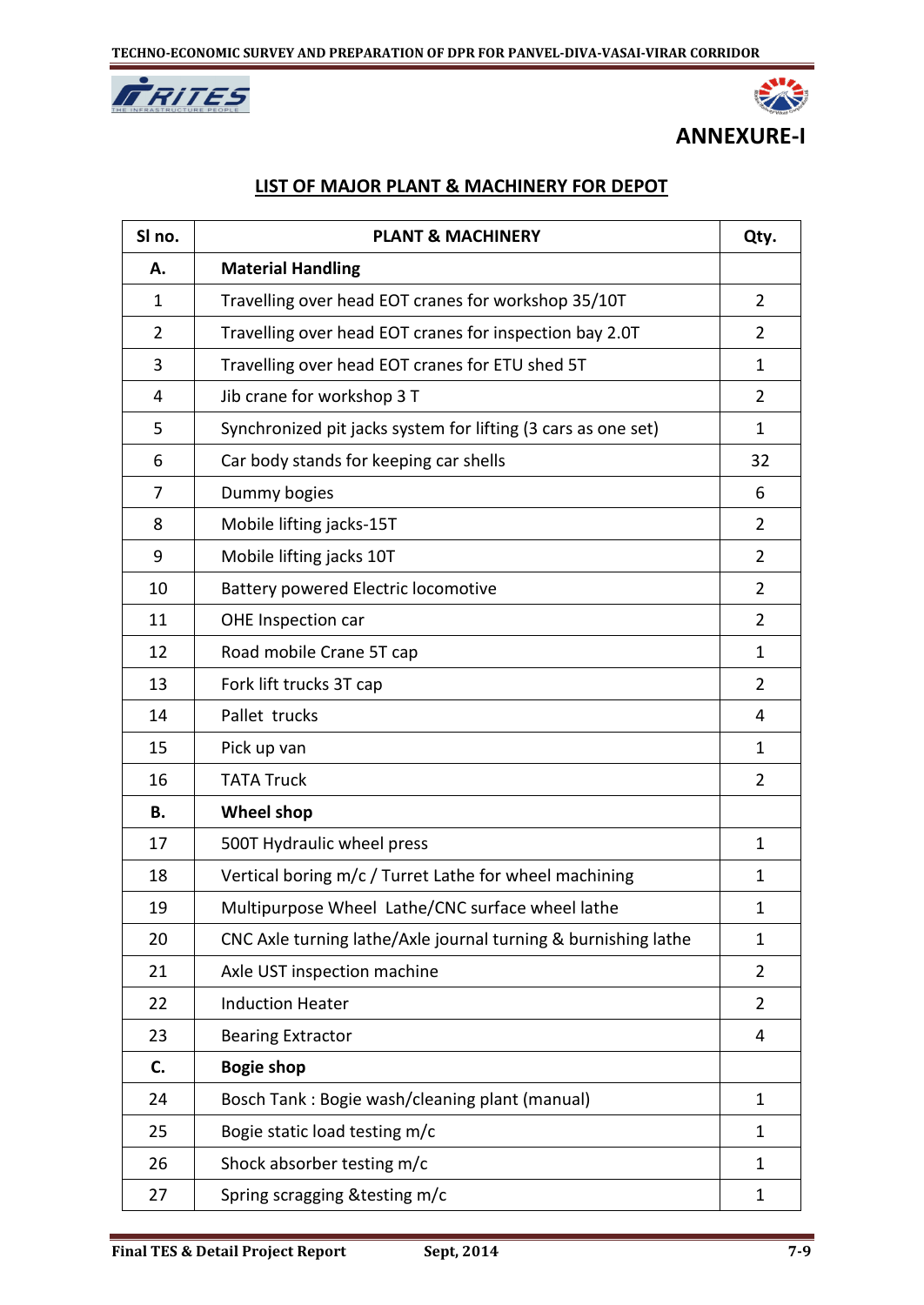**FRITES** 



| SI no. | <b>PLANT &amp; MACHINERY</b>                                                                                          | Qty.           |
|--------|-----------------------------------------------------------------------------------------------------------------------|----------------|
| 28     | Magnacheck crack detector                                                                                             | 1              |
| 29     | Glowcheck crack detector                                                                                              | $\mathbf{1}$   |
| D.     | Rotating m/cs                                                                                                         |                |
| 30     | Air blow plant/Cleaning booth for Traction Motor                                                                      | 1              |
| 31     | Baking Oven for traction motor drying                                                                                 | 1              |
| 32     | Dynamic balancing                                                                                                     | $\mathbf{1}$   |
| Е.     | Other m/cs                                                                                                            |                |
| 33     | Under floor Pit wheel lathe, Chip crusher and conveyor, Electric<br>tractor for movement over under floor wheel lathe | 1              |
| 34     | <b>Bogie Drop Table</b>                                                                                               | 1              |
| 35     | Automatic Washing plant for Metro cars.                                                                               | $\mathbf{1}$   |
| 36     | High-pressure washing pump for front and rear end cleaning of<br>cars                                                 | 2              |
| 37     | Turn table for one car                                                                                                | 1              |
| 38     | Turntable for bogies                                                                                                  | 6              |
| 39     | Driving Cab Simulator                                                                                                 | 1              |
| 40     | Water de-mineralizing plant (Distillation plant)                                                                      | $\overline{2}$ |
| 41     | Painting booth for separate parts                                                                                     | 1              |
| 42     | Floor cleaning machine                                                                                                | 5              |
| 43     | Welding equipments (Mobile welding, oxyaccetelene, fixed arc<br>welding)                                              | 5              |
| 44     | Compressor 500Cfm, 10 kg/sq.cm for depot air supply                                                                   | $\overline{2}$ |
| 45     | DG set 320 KVA                                                                                                        | 3              |
| 46     | <b>EMU Battery charger</b>                                                                                            | $\overline{2}$ |
| F.     | <b>Machine shop</b>                                                                                                   |                |
| 47     | Guillotine Shearing m/c                                                                                               | 1              |
| 48     | Shearing, punching & cropping                                                                                         | 1              |
| 49     | Universal tool cutter & grinder                                                                                       | 1              |
| 50     | Vertical surface grinder                                                                                              | 1              |
| 51     | Centre lathe 2m bed                                                                                                   | 1              |
| 52     | Centre lathe 1m bed                                                                                                   | 1              |
| 53     | Radial drill m/c                                                                                                      | 1              |
| G.     | <b>Test Benches/Instruments</b>                                                                                       |                |
| 54     | Traction motor test console                                                                                           | 1              |